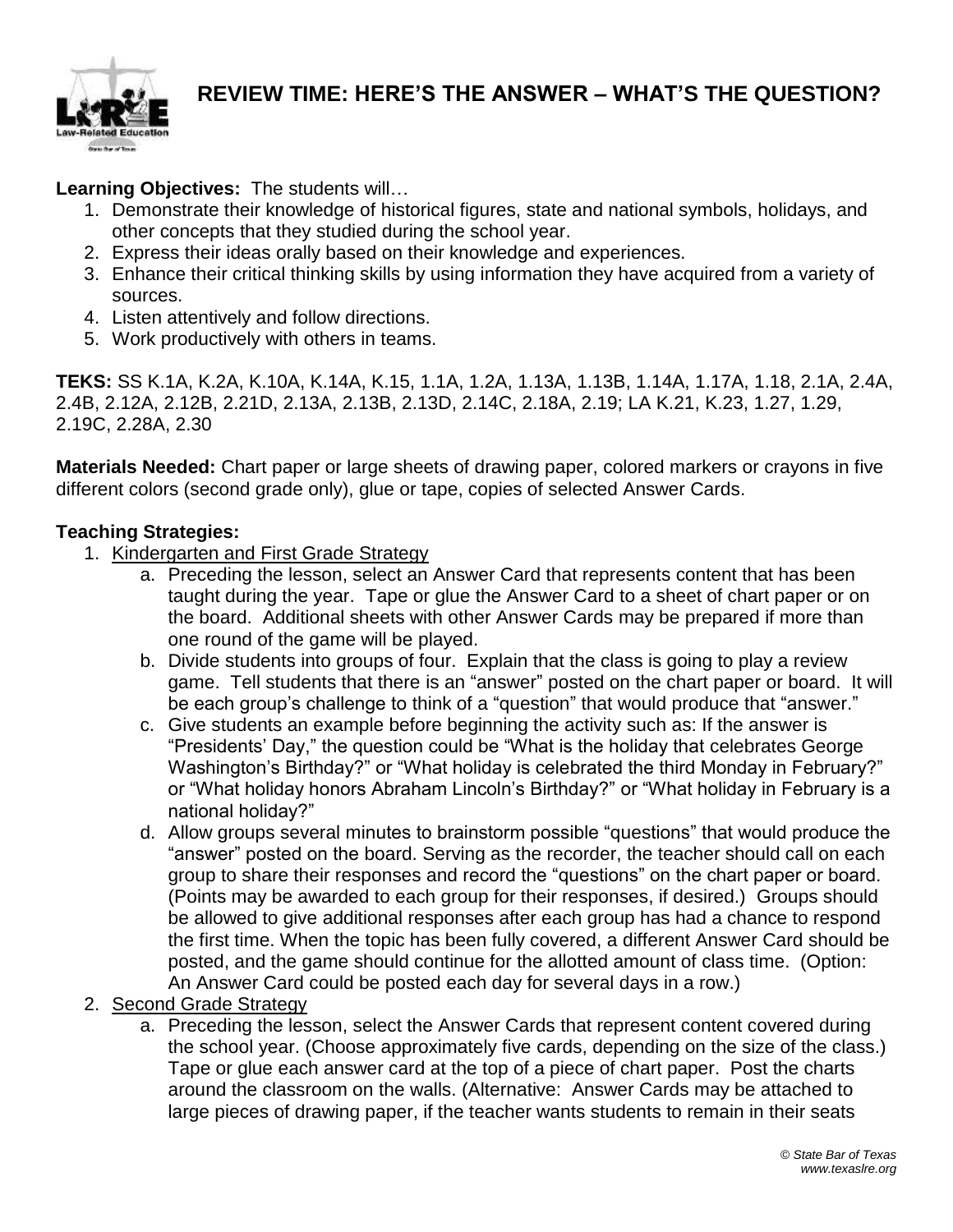during the activity, instead of using the charts on the walls. Using this strategy, the Answer Card sheets should be passed from one group to the other during the activity.)

- b. Divide students into groups of four. Give each group a different color marker or crayon. Explain that the class is going to play a review game. Tell students that there are "answers" posted around the room on chart paper. It will be each group's challenge to write a "question" that would produce the displayed "answer."
- c. Give students an example before beginning the activity such as the following: If the "answer" is "Presidents' Day," the "question" could be "What is the holiday that celebrates George Washington's Birthday?" or "What holiday is celebrated the third Monday in February?" or "What holiday honors Abraham Lincoln's Birthday?" or "What holiday in February is a national holiday?"
- d. Assign each group to an Answer Chart. Allow approximately one to three minutes for each group to write a "question" on the chart using their assigned colored marker. (The "question" should be written at the top of the paper, allowing room for responses from other groups.)
- e. After the allotted time, have groups rotate in a clockwise direction to the next Answer Chart. Each group should read the "question" written by the previous group and then brainstorm an additional "question" that could be added to the chart as a response to the "answer." After "questions" have been written, groups will continue rotating to the other charts until all charts have been visited.
- f. Debrief the activity by giving each group the Answer Chart on which they wrote their first response. Have students examine the "questions" that are recorded on their sheets and summarize the main idea(s) about their topic.

#### **Extension for Gifted/Talented:**

Give students a large piece of paper and have them create an Acrostic Poem about a topic that has been covered in social studies during the year. Students should list the letters of their selected topic down the left side of the paper and then create a word, phrase or sentence about the topic. Each word, phrase or sentence must begin with the letter listed on each line.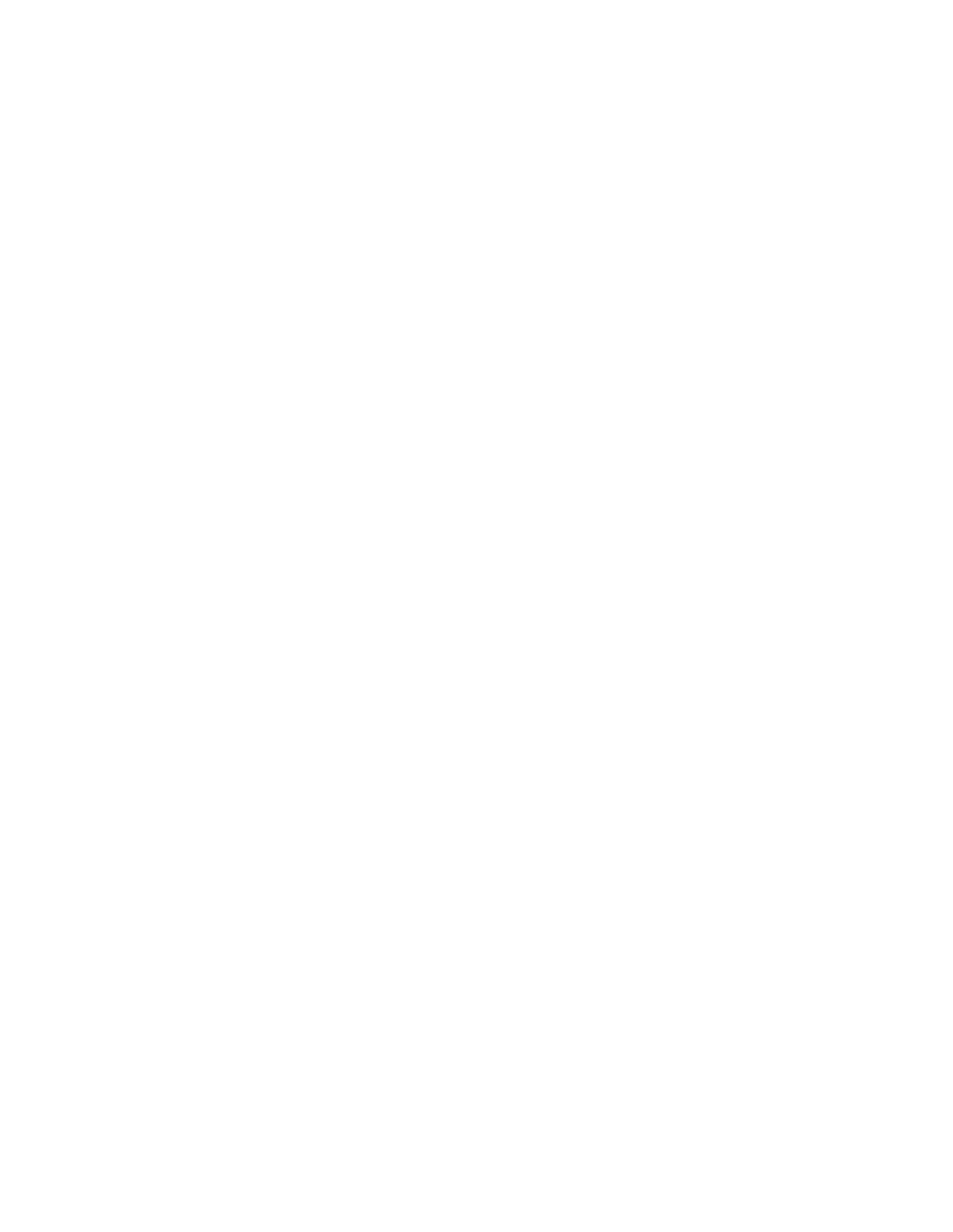# **Christopher Columbus**

# **Stephen F. Austin**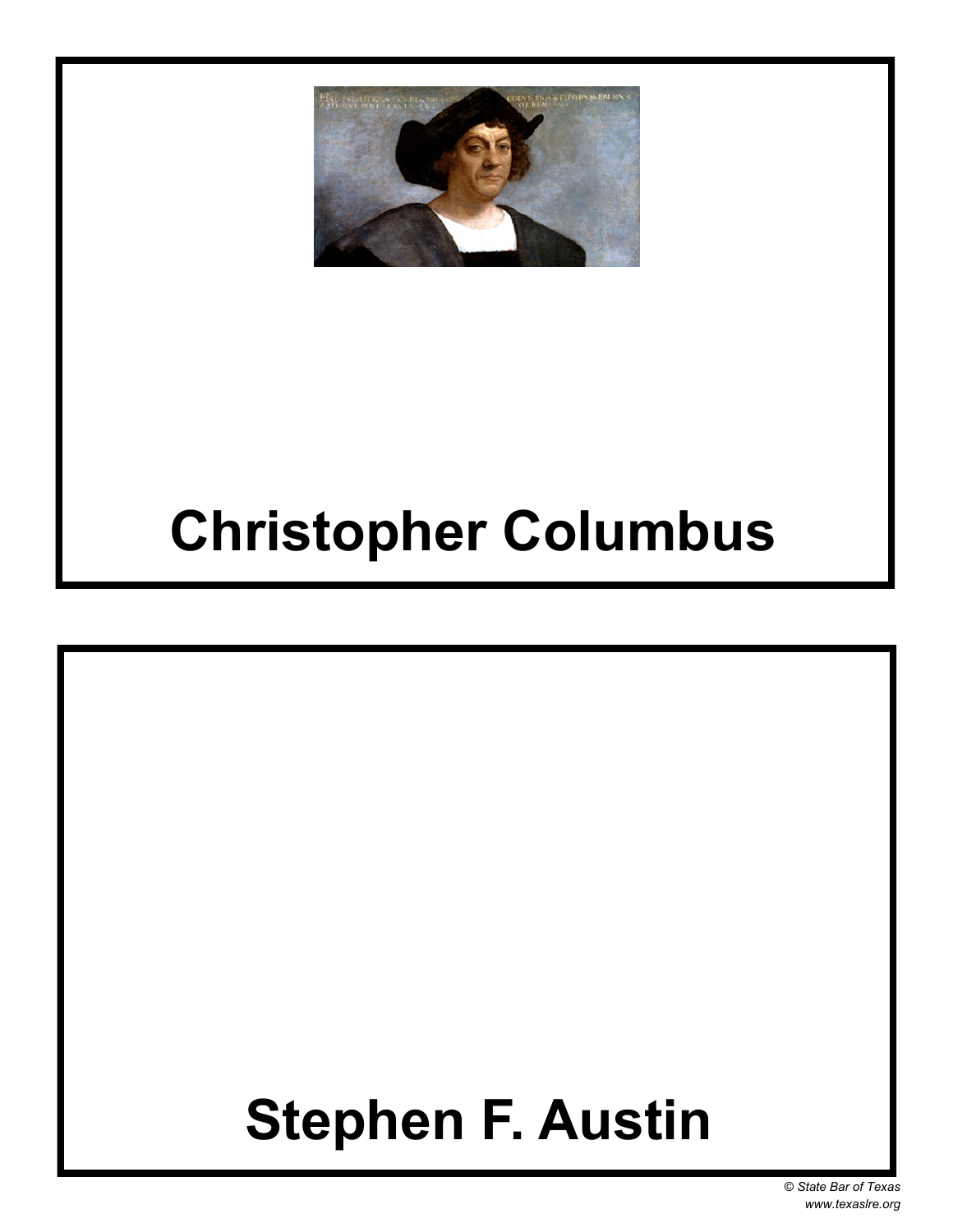

#### **Sam Houston**



#### **Alamo**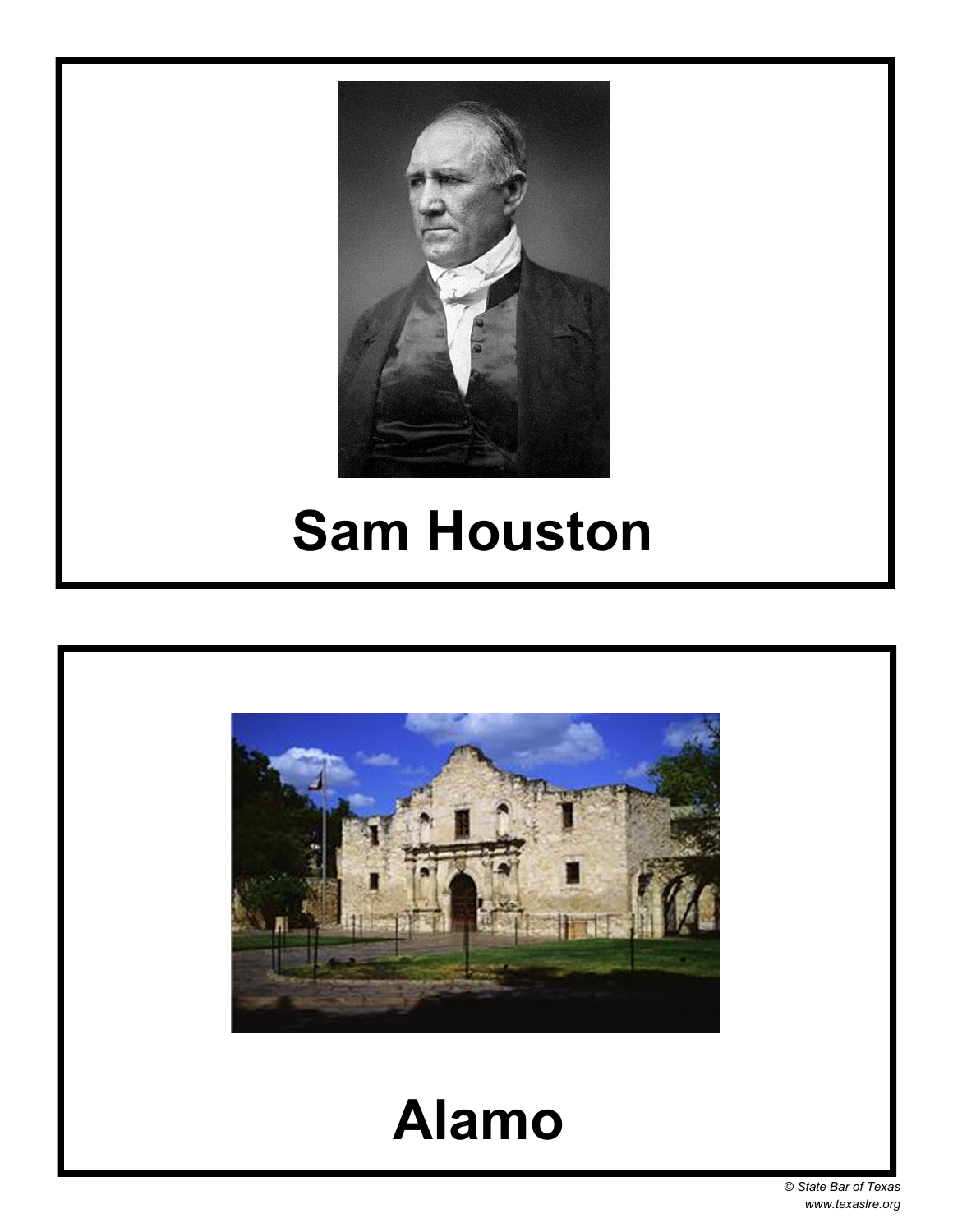

# **Martin Luther King, Jr.**

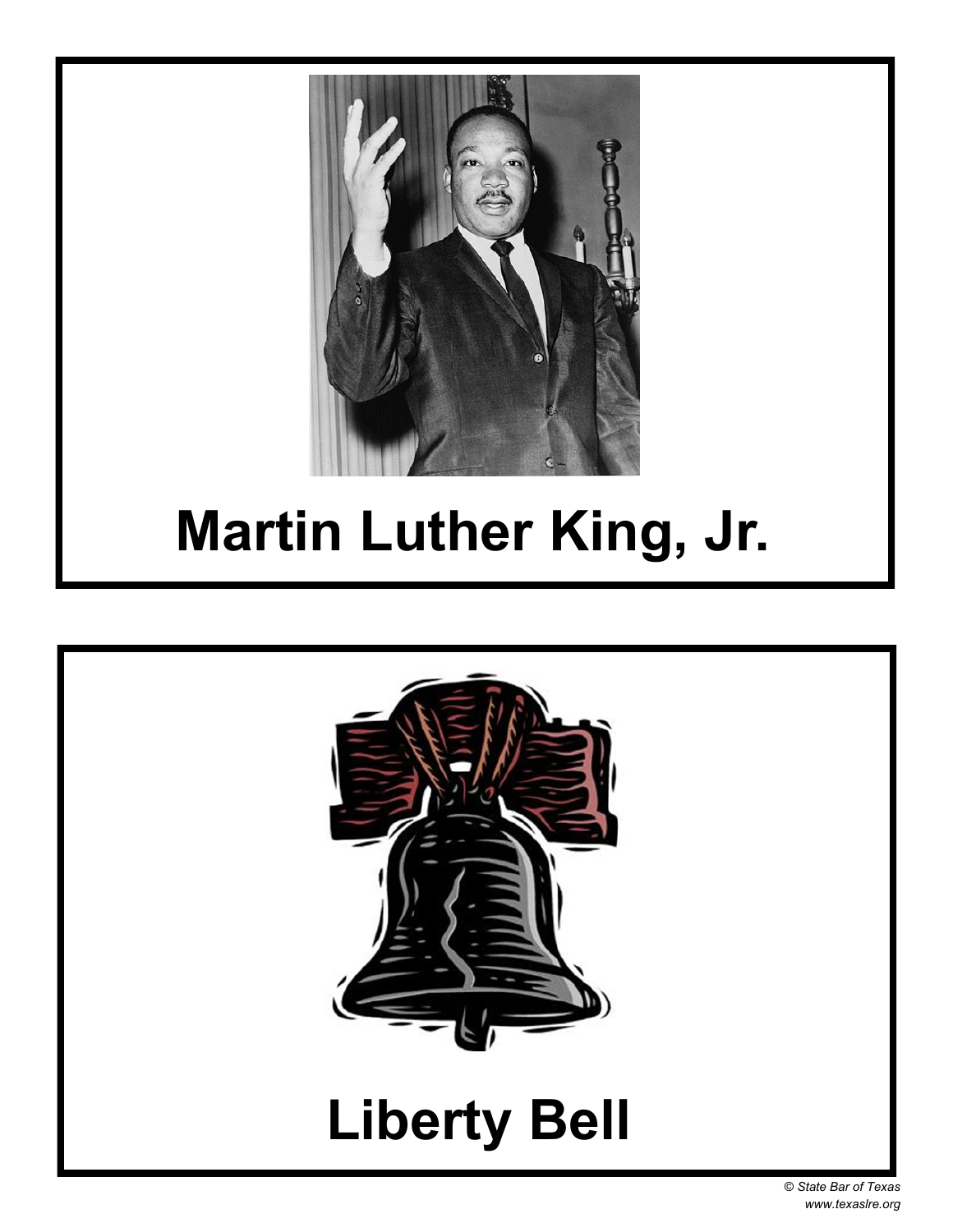

### **George Washington Carver**



# **Statue of Liberty**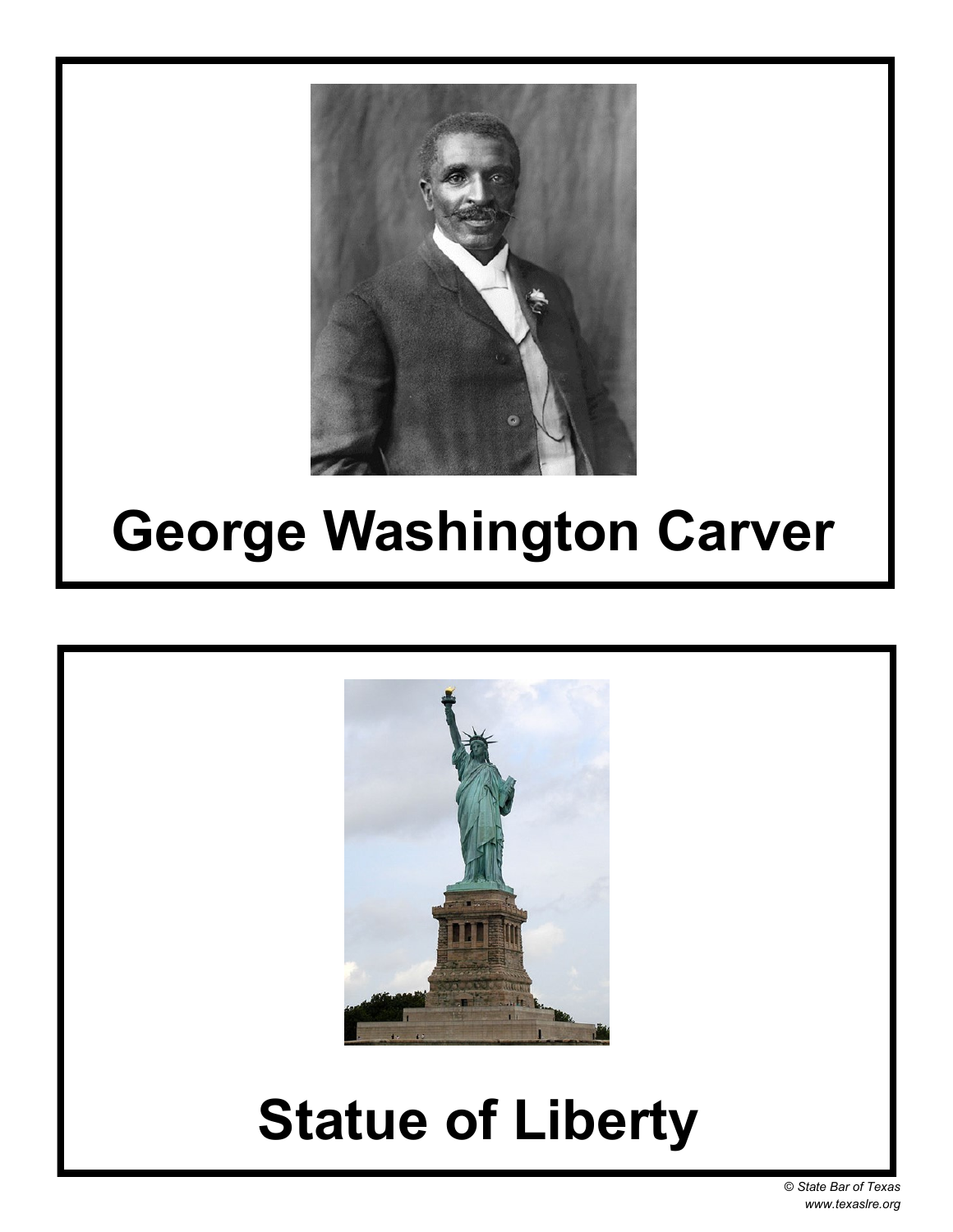

### **Amelia Earhart**



# **Benjamin Franklin**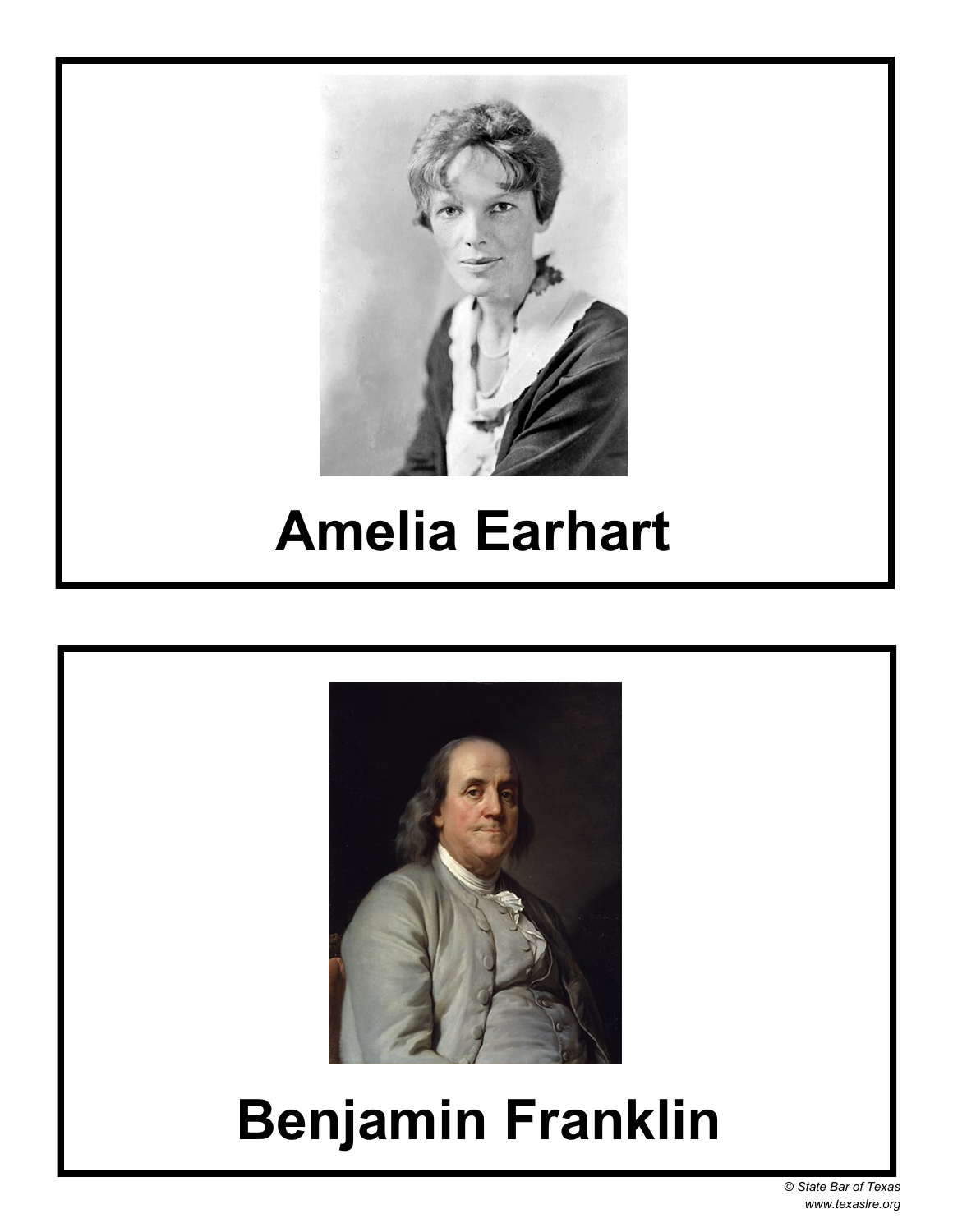

### **Good Citizen**

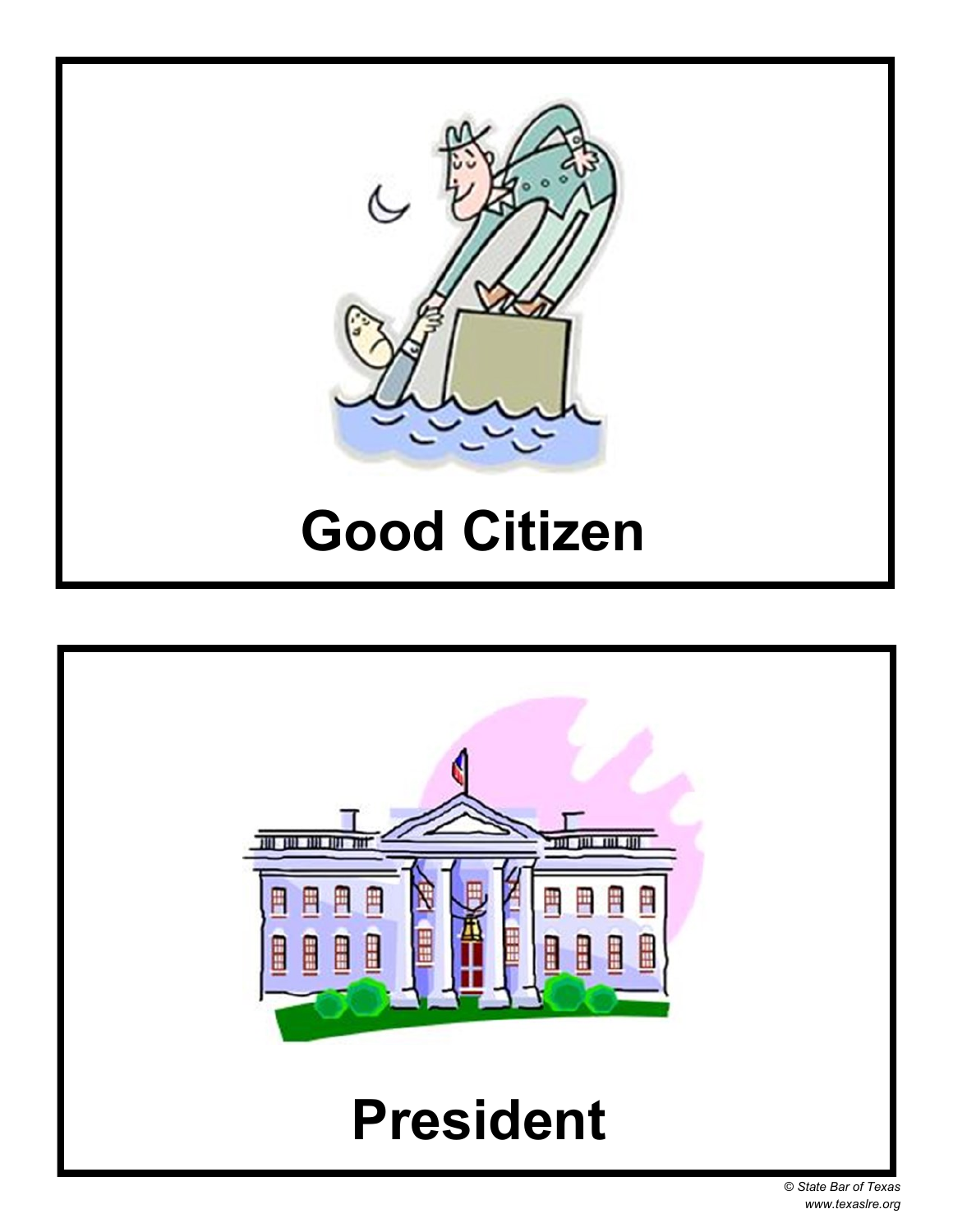

#### **Eleanor Roosevelt**

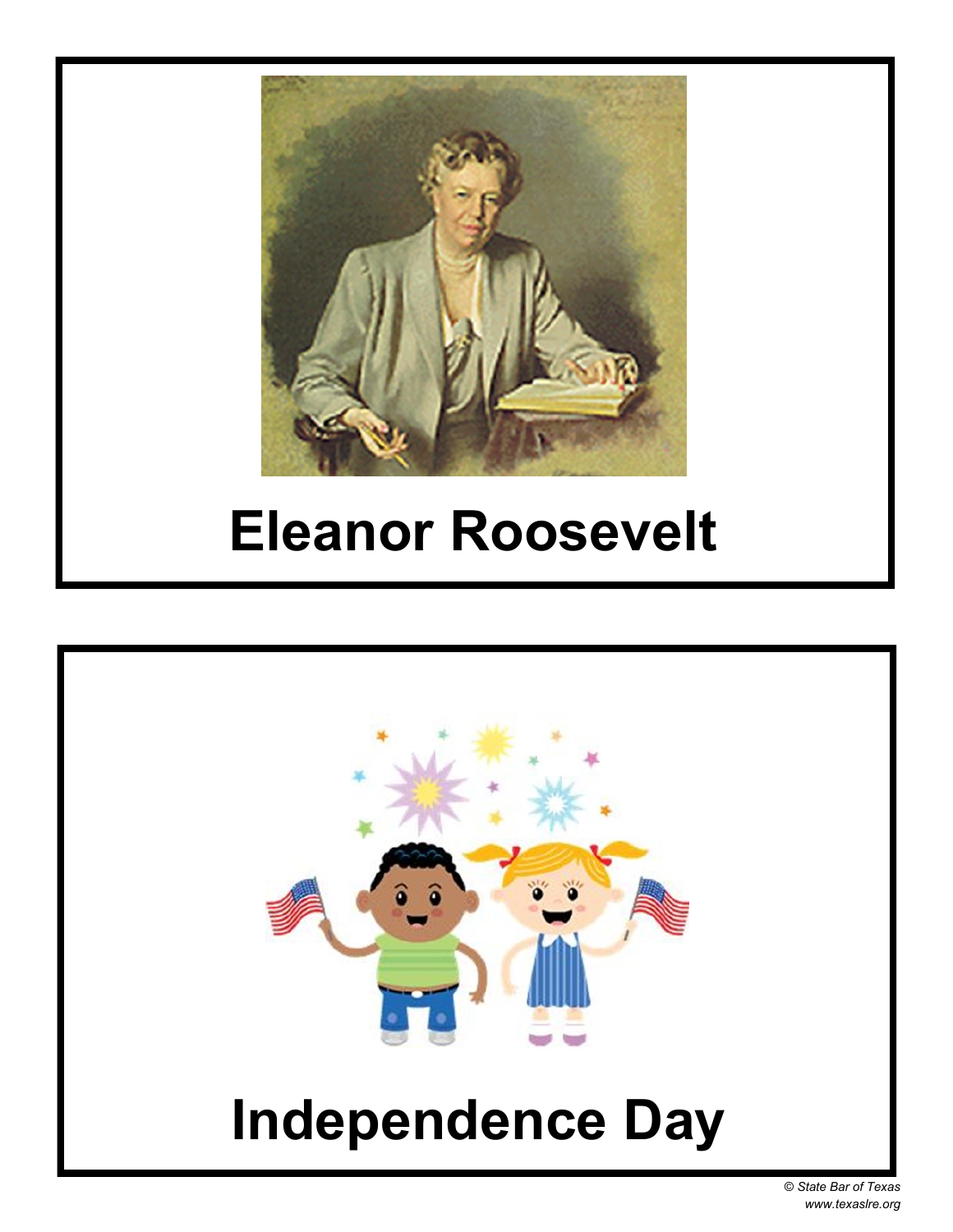© *State Bar of Texas www.texaslre.org*

### **Abigail Adams**





# **Thanksgiving**